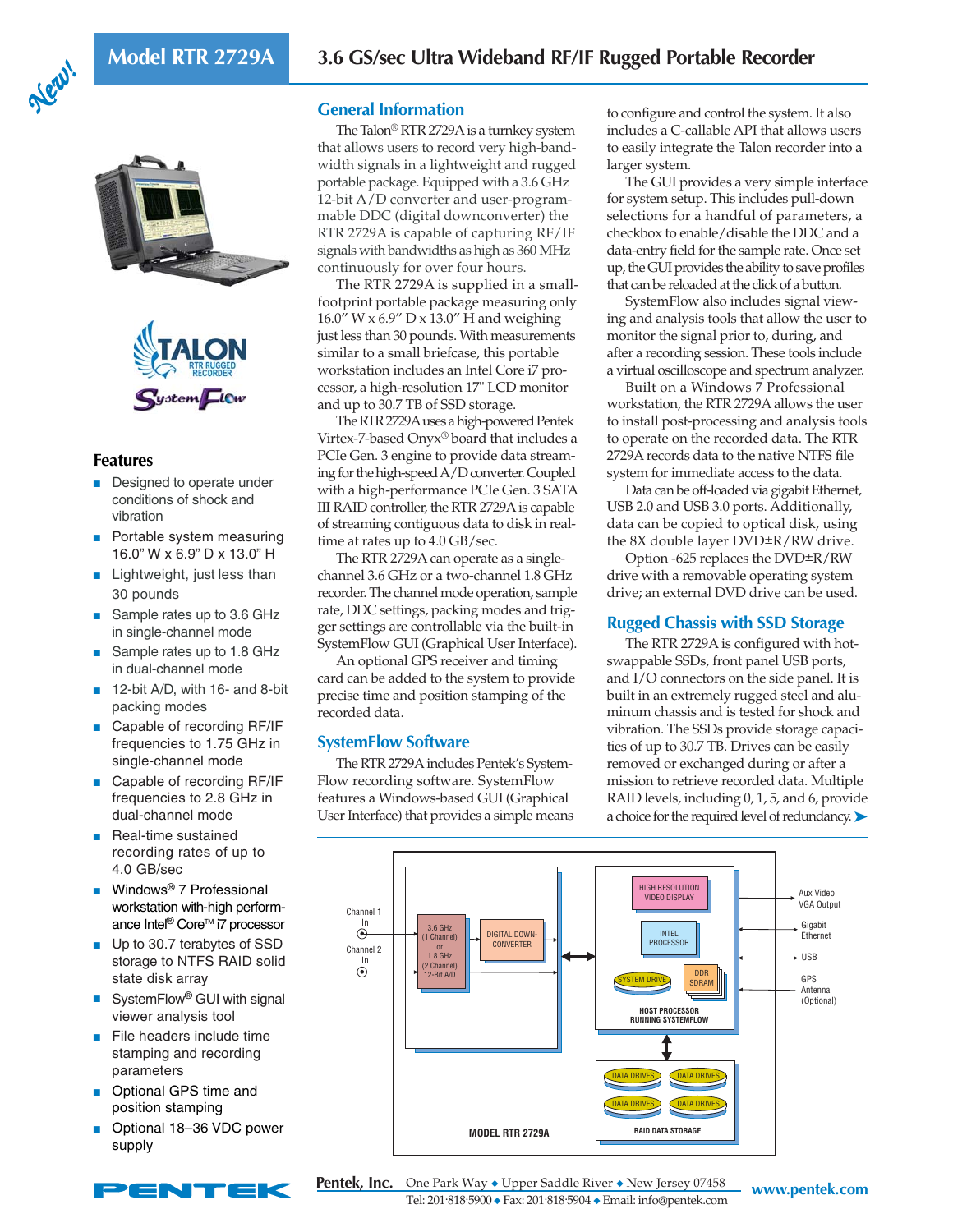## ➤ **SystemFlow Graphical User Interface**



## **SystemFlow Recorder Interface**

The RTR 2729A GUI shows a block diagram of the system and provides the user with a control interface for the recording system. It includes Configure, Record, Playback and Status screens, each with intuitive controls and indicators. The user can easily move between screens to set configuration parameters, control and monitor a recording, play back a recorded signal and monitor board temperature and voltage levels. The signal viewer, integrated into the recording GUI, allows the user to monitor real-time signals or signals recorded on disk.

| Channel 1 Input Parameters |                          |             |
|----------------------------|--------------------------|-------------|
| <b>Bandwidth</b>           | 1000.0                   | MHz -       |
| O Decimation:              | $\overline{\phantom{a}}$ |             |
| Downconversion:            | o                        |             |
| Input Source:              | <b>ADCY</b><br>u         |             |
| Center Frequency.          | $\pi$ =                  | MHz         |
| Gate / Trigger Mode:       | None<br>٠                |             |
| Gate / Trigger Polanty:    | Ninsellie<br>ω           |             |
| Sync Source:               | ÷<br><b>Internal</b>     |             |
| <b>Pulsed Radar</b>        |                          |             |
| Trigger Length:            | b                        | Samples     |
| A/D Sampling Rate:         | 2000.0                   | MHz         |
| Disk Data Rate:            | 2000.0                   | <b>US/s</b> |

## **SystemFlow Hardware Configuration Interface**

The RTR 2729A Configure screens provide a simple and intuitive means for setting up the system parameters. The configuration screen shown here, allows user entries for input source, sampling frequency, decimation, as well as gate and trigger information. All parameters contain limitchecking and integrated help to provide an easier-to-use out-of-the-box experience.



## **SystemFlow Signal Viewer**

The SystemFlow Signal Viewer includes a virtual oscilloscope and spectrum analyzer for signal monitoring in both the time and frequency domains. It is extremely useful for previewing live inputs prior to recording, and for monitoring signals as they are being recorded to help ensure successful recording sessions. The viewer can also be used to inspect and analyze the recorded files after the recording is complete.

Advanced signal analysis capabilities include automatic calculators for signal amplitude and frequency, second and third harmonic components, THD (total harmonic distortion) and SINAD (signal to noise and distortion). With time and frequency zoom, panning modes and dual, annotated cursors to mark and measure points of interest, the System-Flow Signal Viewer can often eliminate the need for a separate oscilloscope or spectrum analyzer in the field.  $\blacktriangleright$ 



**WRIGHT ONE Park Way ◆ Upper Saddle River ◆ New Jersey 07458 WWW.pentek.com** Tel: 201. 818. 5900 ◆ Fax: 201. 818. 5904 ◆ Email: info@pentek.com **Pentek, Inc.**